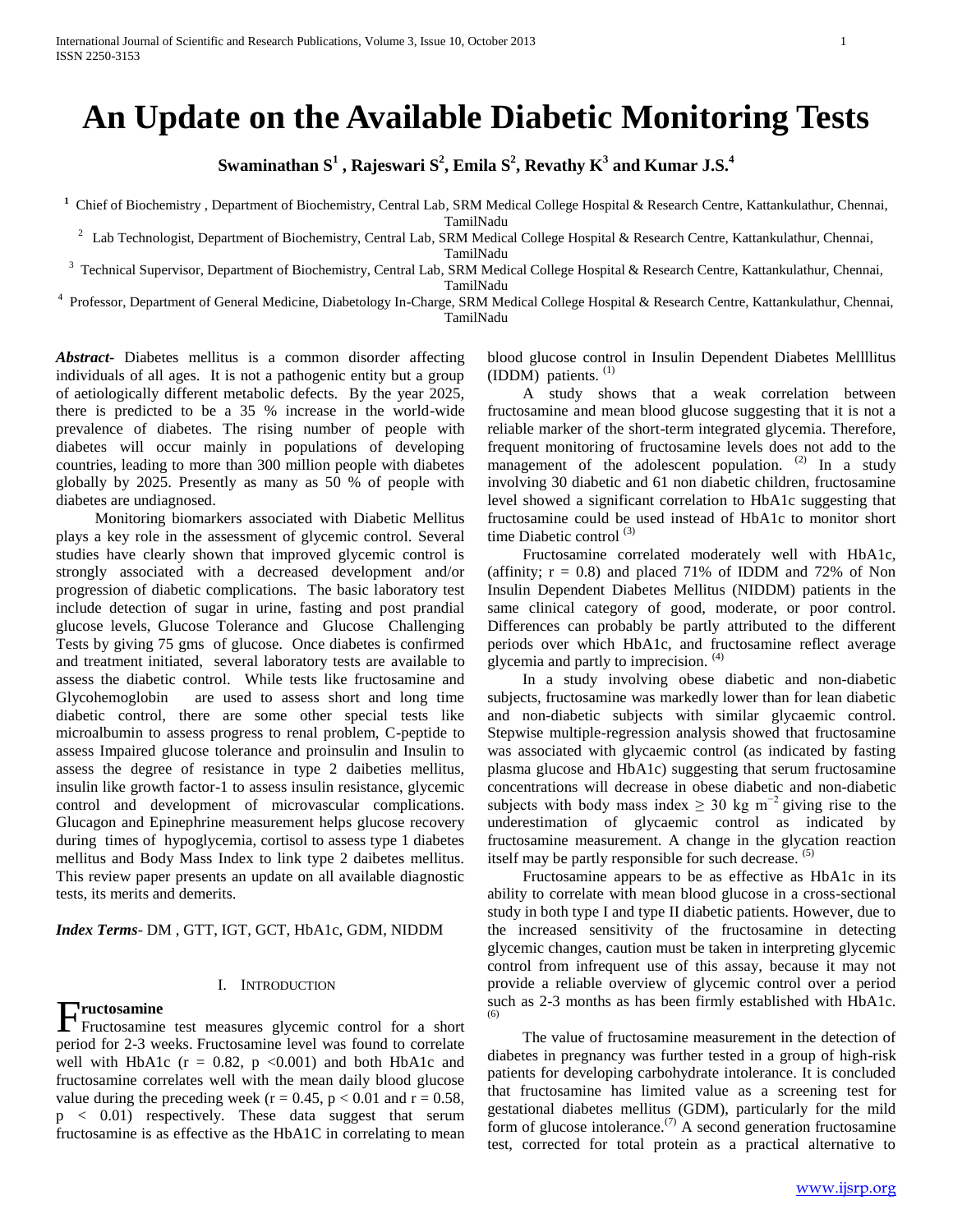glucose screening for GDM achieved 79.4% sensitivity and 77.3% specificity for the diagnosis of GDM confirmed by a glucose tolerance test using Carpenter's modified criteria. Fructosamine concentration in serum of diabetics and healthy individuals generated a reference interval of 1.9 to 2.9mmol/L and correlated with HbA1c ( $r=0.65$ ,  $p<0.001$ ).<sup>(9)</sup>

 Fructosamine was found to correlate only with post load glucose values in excess of 180 mg/dL at 2 hour ( $r = 0.87$ ;  $p =$ 0.01), i.e. with the highest overall glucose values, but not with fasting glucose or milder postprandial hyperglycemia of under 180 mg/dL suggesting that quantification of fructosamine detects only the rather severe cases of gestational hyperglycemia, but is too insensitive to uncover mild asymptomatic GDM, and therefore fructosamine could not be considered as useful parameter for the diagnosis of this condition.<sup>(10)</sup>

 Serum fructosamine levels did not differ significantly if measured at fasting or 2 h after ingestion of 75 g of glucose.  $(11)$ 

#### II. GLYCOSYLATED HEMOGLOBIN

 The current recommended goal for glycosylated hemoglobin (HbA1c) in patients with diabetes is <7.0%, which is considered good glycemic control, although some guidelines are stricter (<6.5%). People with diabetes who have HbA1c levels within this range have a significantly lower incidence of complications from diabetes, including retinopathy and diabetic nephropathy.(12) The characteristics of several screening tests for NIDDM showed that Fasting Plasma Glucose (FPG) has the best screening properties, HbA1c and quantitative urine glucose also provide high specificity and approximately 80% sensitivity in detecting NIDDM. The choice of a particular method could depend on cost, convenience, and availability.<sup>(13)</sup> Determination of HbA1c or fasting plasma glucose concentrations alone may be acceptable alternatives to measuring glucose concentration 2 hrs after challenge with 75 g glucose for the diagnosis of diabetes.  $(14)$ The prevalence of diabetic retinopathy was much higher in the subgroup with elevated HbA1c levels and increased with increasing HbA1c level, and so no advantage over fasting or post challenge glucose levels in the diagnosis of diabetes.<sup>(15)</sup>

 A significant correlation was observed between HbA1c values and fasting blood glucose ( $r = 0.68$ ,  $p < 0.01$ ) suggesting that HbA1c levels are influenced by slightly reduced carbohydrate tolerance. (16) A raised HbA1c is useful for confirming the diagnosis of diabetes mellitus in patients with long-standing hyperglycaemia but is within the reference range in many patients with newly developed diabetes or other minor abnormalities of glucose tolerance. The glucose tolerance test must remain the test of choice in these patients. (17)

 Patients with risk factors for diabetes and FPG levels ≥99 mg/dLand in particular in patients with FPG 110 mg/dL but below the current diagnostic threshold—the  $HbA_{1c}$  level appears helpful in identifying those with early diabetes. Individuals with elevated  $HbA_{1c}$  values but nondiagnostic FPG levels are overwhelmingly likely to have diabetes and patients with a single FPG between 124 and 144 mg/dL, maintaining HbA1c within normal appears to be of greater value than repeat FPG testing in confirming the diagnosis of diabetes.<sup>(18)</sup>

 GDM is a risk factor for delivering a large-for-gestationalage (LGA) babies. HbA1C for GDM diagnosis may not be linearly associated with LGA or macrosomia, possibly because of the mediating effect of strict glycaemic control in this clinical setting.  $(19)$ 

 Women with GDM not maintaining HbA1c within the normal range before delivery had a three-fold increased risk of having an LGA infant and a six-fold increased risk of neonatal hypoglycaemia.<sup>(20)</sup>

 A study involving nonpregnant, early pregnant and late pregnant women has demonstrated a decline of the upper normal level of  $HbA_{1c}$  from 6.3 to 5.7% in early pregnancy and to 5.6% in the third trimester of pregnancy, indicating a reduction of  $HbA_{1c}$  during normal pregnancy that is of clinical importance when defining the goal for  $HbA_{1c}$  during pregnancy complicated with diabetes. $(21)$ 

## III. INSULIN AND C – PEPTIDE

 C-peptide is more reliable than insulin as a measure of endogenous insulin secretion, and is usually measured in insulintreated patients. Fasting or stimulated serum or plasma C-peptide measurement is used as an index of endogenous insulin reserve in people with diabetes. Both C-peptide and insulin secretions reflects the metabolic needs of the body. C-peptide secretion by a healthy pancreas thus reflects the insulin requirement of the body .An insulin-insensitive individual will thus develop NIDDM despite increased insulin production ('high output failure'), whereas IDDM is associated with near-normal insulin sensitivity and 'low-output failure. This difference will be reflected in the levels of C-peptide at diagnosis.

 Both plasma immunoreactive insulin and C-peptide concentrations from 0800-1600 h were higher  $(P < 0.002 - 0.001)$ in patients with either Imparied Glucose Tolerance (IGT) or NIDDM than in the group with normal glucose tolerance.  $(22)$ 

As the clinical diagnosis is not always straightforward, a random C-peptide taken at diagnosis may help to classify diabetes. There is an obvious use for C-peptide determinations to evaluate betacell function in children with diabetes. $(23)$ 

 C-peptide measurement has a key role in the correct diagnosis of the type of diabetes in adults. and in children and majority of patients become severely insulin deficient within 5 years of diagnosis (2–3 years in children), whereas in Maternity Onset Diabetes of the Young (MODY) and NIDDM, C-peptide persists. C-peptide testing is most useful beyond 2–3 years of diabetes and can not discriminate MODY from type 2 diabetes.<sup>(24)</sup>

 C-peptide levels are lower in children compared with adults, and the speed of C-peptide decline is more rapid (particularly in children aged <5 years). Increasing use of sensitive C-peptide assays have demonstrated that IDDM patients may continue to secrete C-peptide at low levels, often for decades after diagnosis. (25)

 It is therefore becoming increasingly clear that C-peptide has major functions in supporting insulin action with a multitude of beneficial effects on diabetic polyneuropathy and primary diabetic encephalopathy in IDDM. $^{(26)}$  Available data demonstrate that even relatively modest treatment effects on C-peptide will result in clinically meaningful benefits. The development of therapies for addressing this important unmet clinical need will be facilitated by trials that are carefully designed with β-cell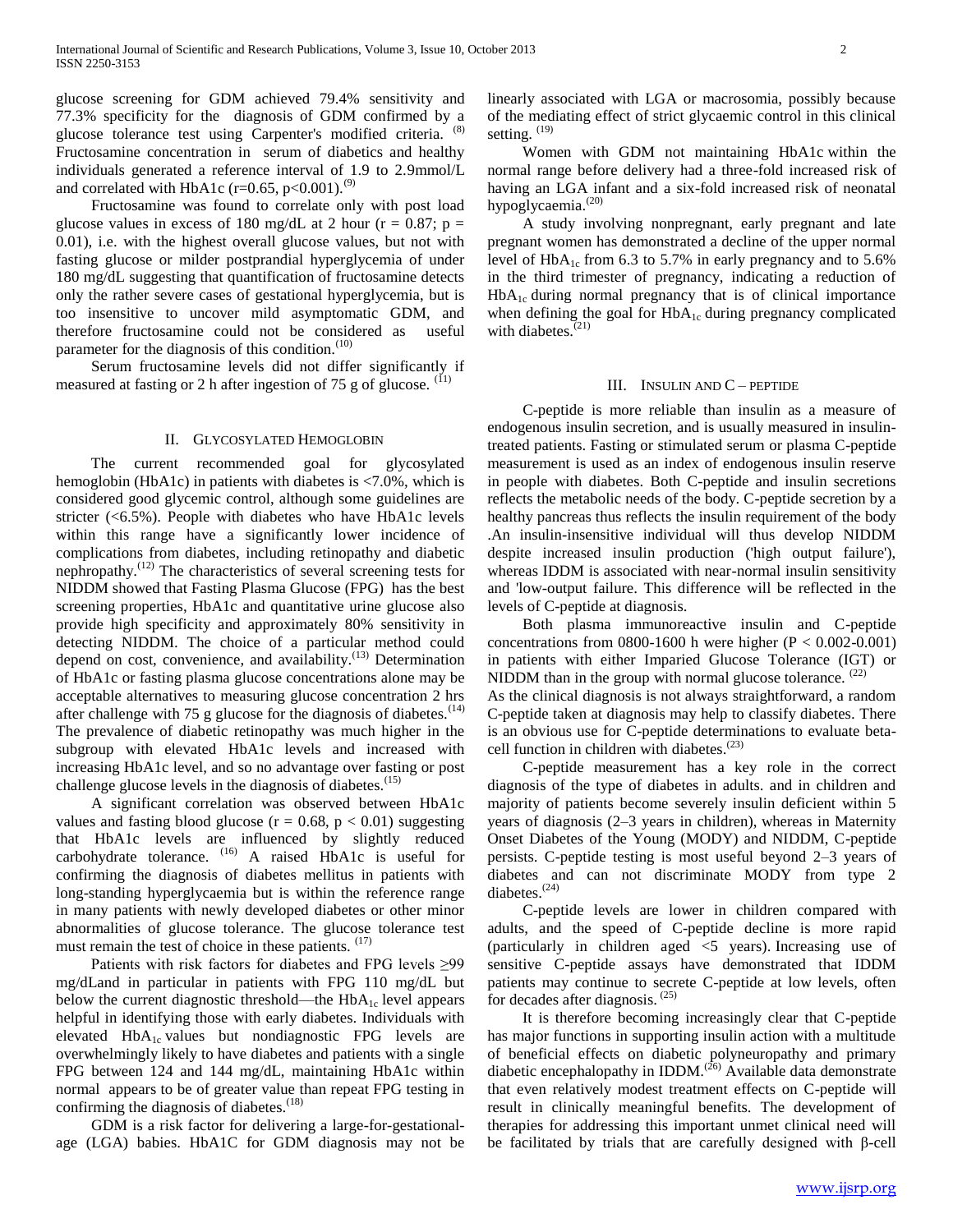function as determined by C-peptide measurement as the primary efficacy outcome.<sup>(27)</sup>

 The association between chronic complications and residual C-peptide levels was also analyzed. It is possible that this residual beta cell secretion is associated with a lower insulin requirement, a lower frequency of chronic complications and a higher frequency of other autoimmune diseases. $(28)$ 

Diabetic patients with high C-peptide levels (> 0.16 nmol/L) resemble type II diabetes. The small proportion of diabetic patients with basal serum C-peptide in the range of 0.17-0.32 nmol/L have indeterminate status. $(29)$ 

 Cord blood samples showed parallel rises in blood glucose and plasma C-peptides in the newborns of women with  $GDM$ .<sup>(30)</sup> There was a significant difference in the levels of  $C$  – peptide and insulin as well as insulin resistance between the suspected latent autoimmune diabetes (LADA) group and classic NIDDM patients, which was maintained on and followed up. C-peptide could be used as an important screening tool for autoimmunity.(31) Cord levels of C peptide in infants of diabetic mothers were elevated at the earliest gestational age studied (<34 weeks) and were directly related to the severity of maternal diabetes, as assessed by the White classification. $(32)$ 

# IV. MICROALBUMIN

 Microalbuminuria is an important clinical marker in patients with diabetes because of its well-established association with progressive renal disease.Around 10% to 42% of IDDM & NIDDM patients develop microalbuminuria, which is largely related to disease duration.<sup>(33)</sup> Microalbuminuria predicts early mortality in patients with diabetes and is an important cardiovascular risk factor. In IDDM patients with microalbuminuria, the relative risk of cardiovascular death is 1.2 times that of normoalbuminuric IDDM patients and in macroalbuminuria the risk is increased 10-fold. The risk of premature death from cardiovascular event in NIDDM patients with microalbuminuria is about 4 times that of patients with normoalbuminuria. This increased risk seems to start at relatively low levels of albuminuria.<sup>(34)</sup>

 Microalbuminuria often progressed to proteinuria (6.3/100 person/year) in those who were treated. Poor glycemic control and elevated serum cholesterol were the major determinants/predictors of this progression. Although treatment with Acetyl Choline Esterase -1 increased during the past decade, it was not completely effective, because microalbuminuria progressed to proteinuria in many treated patients. (35)

Physicians should routinely measure urinary albumin excretion in patients with NIDDM and hypertension and be aggressive in treating this modifiable risk factor as they do blood pressure, cholesterol, or blood glucose.<sup>(36)</sup> Microalbuminuria is an early predictor of diabetic nephropathy and premature cardiovasculardisease. The higher rate of fatal cardiovascular events with olmesartan among patients with preexisting coronary heart disease is of concern.<sup> $(37)$ </sup> High prevalence of microalbuminuria in diabetic patients and its positive association with blood pressure and altered lipid profile suggests that screening for microalbuminuria is essential. $(38)$ 

## V. PROINSULIN

 GDM is not independently associated with hyperproinsulinemia as measured by the proinsulin–to–C-peptide ratio. Instead, in pregnant women, increased insulin resistance is associated with decreased proinsulin–to–C-peptide ratio, independently of glucose tolerance status. These data suggest that relative proinsulin secretion in late pregnancy is primarily related to insulin resistance and does not necessarily reflect β-cell function.<sup>(39)</sup> In adults with IGT and obesity  $(OB)$ , an elevated proinsulin (PI) is predictive of NIDDM. <sup>(40)</sup>

 PI, the precursor molecule of insulin, undergoes intracellular processing within beta-cells to form equimolar concentrations of insulin and C-peptide. In the healthy state, nearly all PI synthesized is processed to insulin and C-peptide, but this is not the case in diabetic patients where inefficiencies in PI processing are evident. $(41)$ 

 The association between PI and Intima Media wall Thickness (IMT) appears to be stronger than that of insulin. The biological significance of the association between PI and IMT is unknown, and thus it is possible that the relation between PI and atherosclerosis may be an epiphenomenon. Further work on the biological basis of this association is necessary. $(42)$ 

# VI. INSULIN LIKE GROWTH FACTOR I

Insuline Like Growth Factor  $-1$  (IGF-1) and its receptors share considerable homology with insulin and insulin receptors, and their respective signaling pathways interact at the post receptor level. While the growth hormone (GH)-IGF-1 axis principally regulates tissue growth and differentiation, insulin exerts its primary effects on fuel metabolism. However, these two endocrine systems interact at multiple levels and in diabetes mellitus the GH-IGF-1 axis is grossly disturbed, with increased secretion of GH, reduced plasma levels of IGF-1, and complex tissue-specific changes in IGF binding proteins (IGFBPs). These observations have given rise to the view that GH-IGF-1 axis dysfunction, particularly low plasma levels of circulating IGF-1, probably play a significant role in several aspects of the pathophysiology of diabetes mellitus, including insulin resistance and poor glycemic control, and may also influence the development of microvascular complications.<sup>(43)</sup>

 Patients with NIDDM have a 2 to 3 fold increased risk for Alzheimer's disease (AD), the most common form of dementia. Vascular complications might explain partially the increased incidence of neurodegeneration in patients with NIDDM. Neuronal resistance for IGF- 1 might represent a molecular link between NIDDM and AD, characterizing AD as "brain-type diabetes".<sup>(44)</sup>

 IDDM is a disease of insulin deficiency, resulting from the autoimmune-mediated destruction of pancreatic beta cells. However, as a likely consequence of intraportal insulin deficiency, patients with IDDM also exhibit abnormalities of the GH-IGF binding protein (IGFBP) axis, including GH hypersecretion, reduced circulating levels of IGF-I and IGFBP-3, and elevated levels of IGFBP-1. These abnormalities not only exacerbate hyperglycemia in patients with IDDM, but may contribute to the pathogenesis of diabetes-specific complications, including diabetic neuropathy, nephropathy, and retinopathy. $(45)$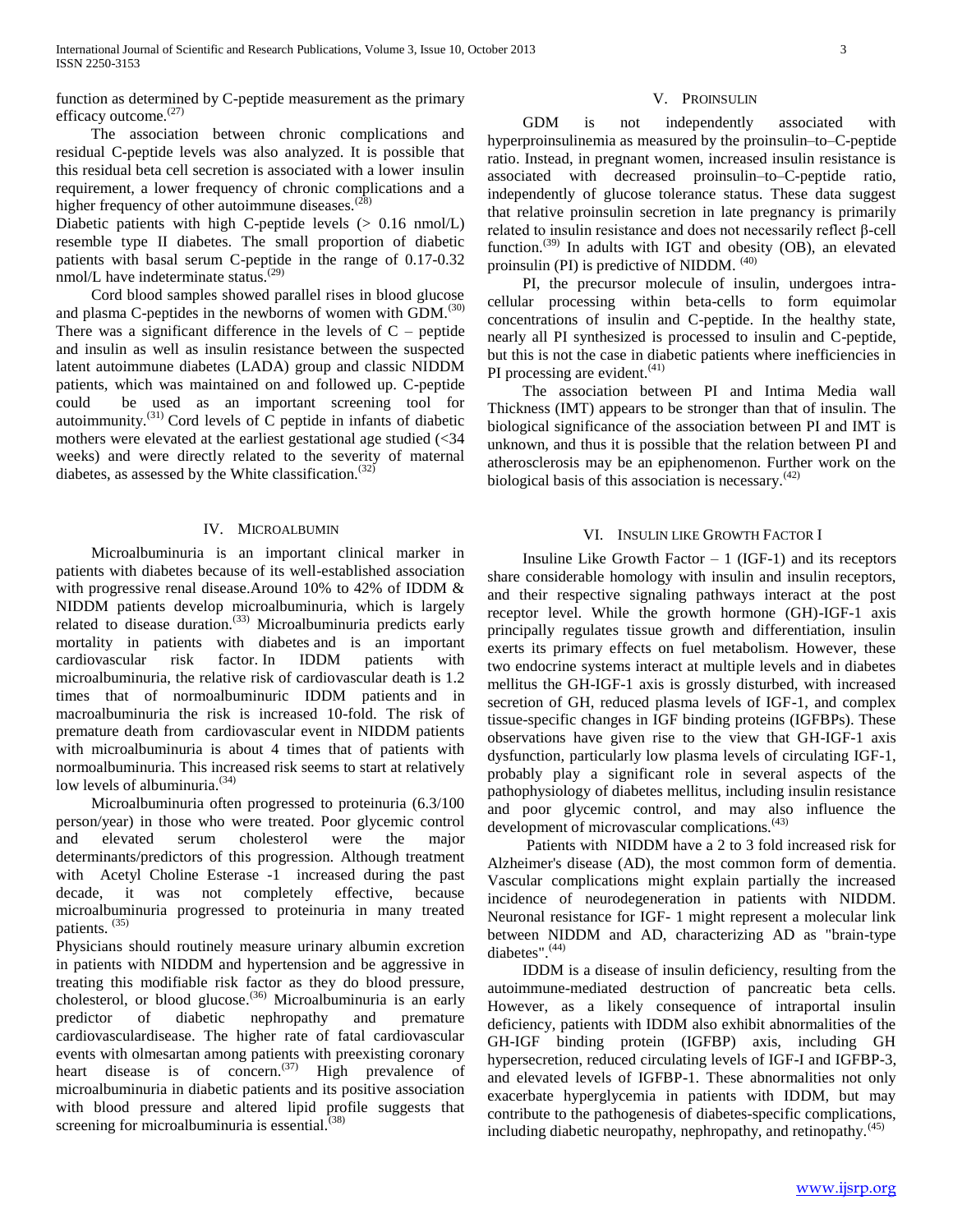IGF-1 and its receptors share considerable homology with insulin and insulin receptors, and their respective signaling pathways interact at the post receptor level. While the GH-IGF-1 axis principally regulates tissue growth and differentiation, insulin exerts it primary effects on fuel metabolism. However, these two endocrine systems interact at multiple levels and in diabetes mellitus the GH-IGF-1 axis is grossly disturbed, with increased secretion of GH, reduced plasma levels of IGF-1, and complex tissue-specific changes in IGFBPs. $(46)$ 

# VII. GLUCAGON

 The development of severe diabetic hyperglycemia requires the presence of glucagon, whether secreted by pancreatic or newly identified gastrointestinal A cells, as well as a lack of insulin. Glucagon suppression could improve therapeutic glucoregulation in diabetes. $(47)$  The secretion of glucagon by pancreatic α-cells plays a critical role in the regulation of glycaemia. A better understanding of the α-cell physiology is necessary for an integral comprehension of the regulation of glucose homeostasis and the development of diabetes.<sup>(48)</sup> As a counter regulatory hormone for insulin, glucagon plays a critical role in maintaining glucose homeostasis in vivo in both animals and humans. Glucagon and glucagon receptor have been pursued extensively in recent years as potential targets for the therapeutic treatment of diabetes.<sup>(49)</sup>

## VIII. EPINEPHRINE

 Epinephrine compensates largely for deficient glucagon secretion. Glucose recovery from hypoglycemia fails to occur only in the absence of both glucagon and epinephrine. The efficacy of glucose counter regulation in a given patient may determine the degree to which euglycemia can be achieved with aggressive insulin therapy in that patient. $(50)$ 

 Children with IDDM showed a greater rise in plasma norepinephrine than did adults with IDDM ( $P < 0.001$ ), and both diabetic groups failed to mount a glucagon response. GH and cortisol responses were unaffected by either childhood or diabetes. Enhanced secretion of epinephrine, induced by mild reduction in plasma glucose, may contribute to the management difficulties characteristically observed in young patients with diabetes.<sup>(51)</sup>

 Despite equivalent epinephrine, insulin and glucose levels, changes in glucose flux, glucagon, and cardiovascular responses were greater in healthy subjects compared with NIDDM. However, NIDDM patients had greater lipolytic responses and there is a spectrum of significant in vivo physiological differences of epinephrine action on the liver, muscle, adipose tissue, pancreas and cardiovascular system between NIDDM and healthy subjects. $(52)$ 

 Enhanced glycemic responsiveness of patients with IDDM to epinephrine is not the result of increased sensitivity of adrenergic receptor-effector mechanisms per se nor of their increased glucagon secretory response; rather, it is the result of their inability to augment insulin secretion. Augmented insulin secretion, albeit restrained, normally limits the glycemic

response, but not the lipolytic or ketogenic responses to epinephrine in humans.(53)

 Elevations of plasma epinephrine comparable to those observed in physiologic stress, cause a sustained 20--35 mg/dL elevation of plasma glucose in normal humans. In diabetes, the hyperglycemic effect of epinephrine is markedly accentuated. <sup>(54)</sup>

#### IX. CORTISOL

 In NIDDM subjects, hypothalmic-pituitary-adrenal activity is enhanced in patients with diabetes complications and the degree of cortisol secretion is related to the presence and number of diabetes complications.(55) Plasma HbA1c levels of NIDDM patients with elevated cortisol levels were found to be significantly higher than NIDDM patients with normal cortisol levels.(56)The consistent presence of normal cortisol secretion rate in diabetic children without acidosis argues against the contention that increased cortisol secretion is a factor in the pathogenesis of juvenile diabetes mellitus.<sup> $(57)$ </sup> The degree of severity of several clinical measures of NIDDM correlates with cortisol concentrations. Moreover, the results provide evidence for a positive relationship between metabolic disturbances and cortisol concentrations that are within the accepted normal range.(58)

 Altered cortisol action occurs not only in obesity and hypertension but also in glucose intolerance, and could therefore contribute to the link between these multiple cardiovascular risk factors<sup>.(59)</sup>In NIDDM subjects, Hypothalamic-Pituitary-Adrenal (HPA) activity is enhanced only in patients with chronic complications and the degree of cortisol secretion is directly associated with the presence and the number of diabetes complications.<sup>(60)</sup>An increase in basal cortisol level in the blood plasma or the adrenal cortex reaction to insulin hypoglycemia was seen in patients in the early periods of diabetes mellitus (latent, initial manifest type). $(61)$ 

#### X. BODY MASS INDEX (BMI)

 Obesity contributes to the development of NIDDM, and weight control efforts are an important component of the clinical management of diabetes. Although epidemiological studies have examined weight change as a predictor of diabetes and intervention studies have shown that weight loss produces shortterm improvements in glycemic control in people with NIDDM and few data exist on how body weight changes longitudinally in relation to the development of diabetes. $(62)$ 

 Weight gain after age 18 was a major determinant of risk. For an increase of 20–35 Kg, the relative risk was 11.3, and for an increase of more than 35 Kg, the relative risk was  $17.3^{(63)}$ Waist circumference may be a better indicator than Weight to Height Ratio (WHR) to establish the of the relationship between abdominal adiposity and risk of diabetes. Although early obesity, absolute weight gain throughout adulthood, and waist circumference were good predictors of diabetes, attained BMI was the dominant risk factor for NIDDM; even men of average relative weight had significantly elevated Relative Risk. $(64)$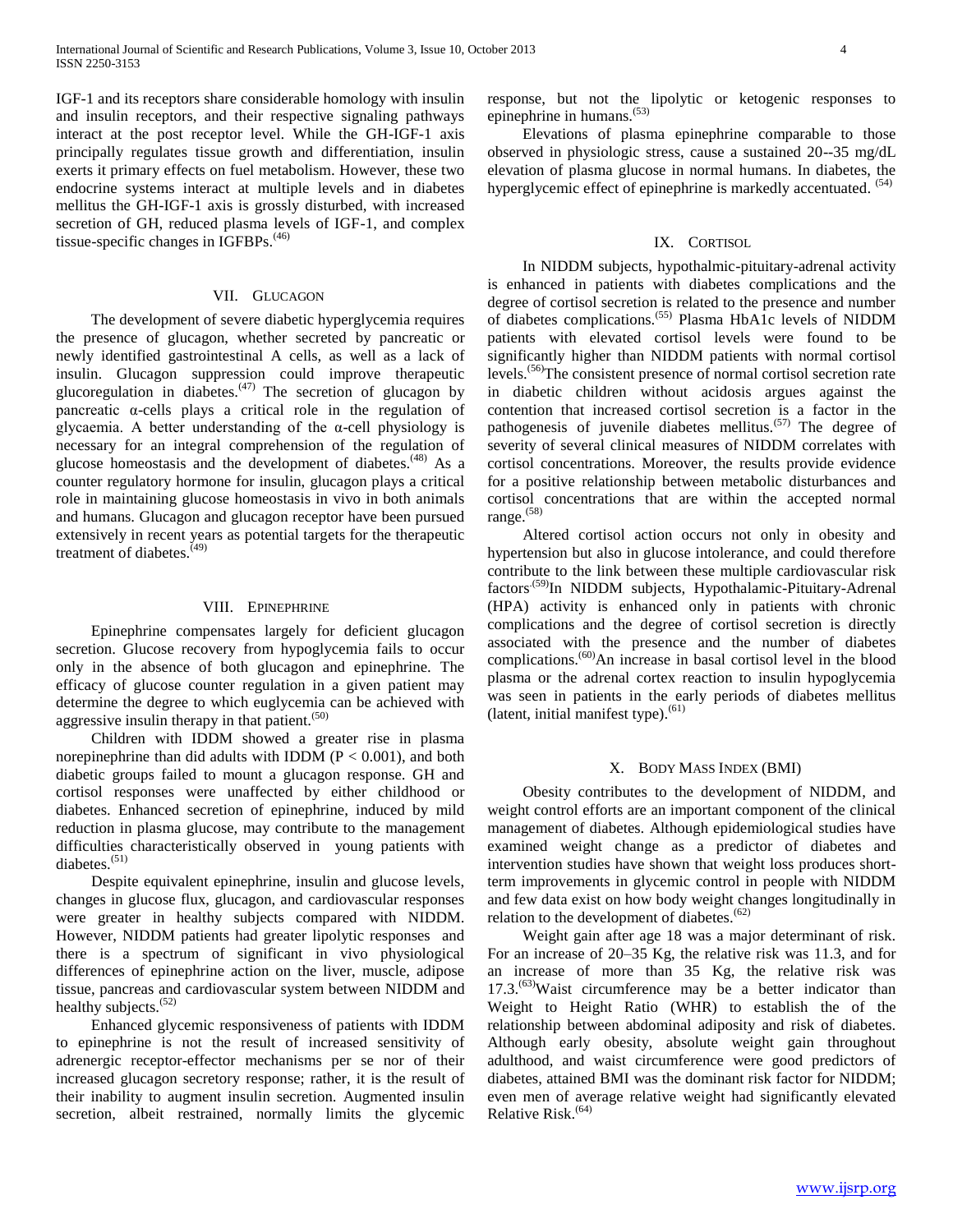Obesity and increases in body weight in adults are considered to be among the most important risk factors for NIDDM.<sup>(65)</sup>Weight maintenance and prevention of weight gain during adulthood are necessary to decrease the risk of NIDDM.<sup>(66)</sup>

 Increases in obesity and diabetes among US adults continue in both sexes, all ages, all races, all educational levels, and in all smoking levels. Obesity is strongly associated with several major health risk factors.<sup>(67)</sup>Subclinical hypercortisolism (SH) may play a role in several metabolic disorders, including diabetes.<sup>(68)</sup>

#### XI. CONCLUSION

 This review aritcel has brought together the various laboratory tests available to screen and monitor diabetic control and the following are the conclusions arrived.

 Traditional screening tests like urine sugar, FPG, 2hr Post glucose load PG, GGT, GCT are all still being used in all clinical laboratories as all the tests are cost effective and serve as first line of Diabetes detection. Contraversy is still prevalent about the use of Frustosamine to monitor short time diabetic control during the preceeding 2-3 weeks. The Gold standard to monitor long term diabetic control during the preceeding 2-3 months is HbA1c and the test could also be used to screen for diabetes.Cpeptide is considered as a better marker than pro insulin and isnulin to monitor diabetic control in IDDM patients, particularly in children as it is a major regulator of Insulin action. The hyperglycemic hormones viz GH, glucagon, epinephrine and cortisol also play a major role in maintaing plasma glucose during times of hypoglycemia. Microalbuminuria tests is very useful to monitor complications arising out of uncontrolled DM and is a very useful marker to assess the development of neuropathy, retinopathy and nephropathy in diabetic patients. IGF-1 test is of research interest and available data suggests that its measurement may be useful to elucidate the molecular link between DM an AD while tests like urine sugar, FPG, 2hr PG, Fructosamine and HbA1c could be routinely done in any clinical laboratory, as all these tests are cost effective, other tests like insulin, C-peptide, IGF-1 and hyperglycemic hormones are recommended only under extreme special situations.

#### **REFERENCES**

- [1] Cefalu WT, Mejia E, Puente GR, Fleishhacker D, Macaulay K, Correlation of serum fructosamine activity in type I diabetic children. Am J Med Sci. 1989 Apr;297(4):244-6.
- [2] Christrine H. Ebi-Ochsner, MD Vijay L. Grey, Fructosamine Measurements in the Adolescent With Type I Diabetes Dibaetes care, Volume 18 number 12, Dec 1995.
- [3] Allgrove, J. & Cockrill, B. L. (1988) Fructosamine or glycated haemoglobin as a measure of diabetic control? Arch. Dis. Childhood 63, 418-422.
- [4] Lim YS, Staley MJ, Measurement of plasma fructosamine evaluated for monitoring diabetes. Clin Chem 31:731-. 33, 1985.
- [5] Prof. M.S.M. Ardawi, H.A.N. Nasrat, A.A. Bahnassy, Fructosamine in Obese Normal Subjects and Type 2 Diabetes, Volume 11, Issue 1, pages 50–56, January/February 1994.
- [6] William T. Cefalu, MD Trudy B. Parker, RN, Carolyn R. Johnson, Validity of Serum Fructosamine as Index of Short-Term Glycemic Control in Diabetic Outpatients , RN Dibaetes Care, Vol. 11, no.8, Sept 1988.
- [7] Nasrat HA, Ajabnoor MA, Ardawi MS.Fructosamine as a screening-test for gestational diabetes mellitus: a reappraisal. Int J Gynaecol Obstet.1991 Jan;34(1):27-33.
- [8] Hughes PF, Agarwal M, Newman P, Morrison J. An evaluation of fructosamine estimation in screening for gestational diabetes mellitus Diabet Med.1995 Aug;12(8):708-12.
- [9] L.L.Tho, E.S.C.Koay, A.C.Thai, J.K.Candlish. Fructosamine concentration in the serum of diabetics and healthy individuals in singapore.SING.MED.J.1988:29:549-551.
- [10] O Huter, H Drexel, C Brezinka, E Soelder, D Koelle, J R Patsch. Low sensitivity of serum fructosamine as a screening parameter for gestational diabetes mellitus. Gynecologic and Obstetric Investigation (1992)Volume: 34, Issue: 1, Pages: 20-23
- [11] Kamlesh Kumar Swami, P. R.Choudhary, Role of serum Fructosamine assay in screening of Gestational Diabetes mellitus. Fructosamine in the management of gestational diabetes.Amer. J. Obstet. Gynecol.(1988) 159, 66-71.
- [12] DCCT Research Group. The association between glycemic exposure and long term diabetes complications in the Diabetes Control and Complications Trial. (1995); Diabetes; 44:968-983.
- [13] Hanson RL, Nelson RG, McCance DR, Beart JA, Charles MA, Pettitt DJ, Knowler WC. Comparison of screening tests for non-insulin-dependent diabetes mellitus.Arch Intern Med. 1993 Sep 27;153(18):2133-40.
- [14] D. R. McCance, R. L. Hanson, M. A. Charles, L. T. Jacobsson, D. J. Pettitt, P. H. Bennett, and W. C. Knowler , Comparison of tests for glycated haemoglobin and fasting and two hour plasma glucose concentrations as diagnostic methods for diabetes. BMJ. 1994 May 21; 308(6940): 1323– 1328.
- [15] Flock EV, Bennett PH, Savage PJ, Webner CJ, Howard BV, Rushforth NB, Miller M. Bimodality of glycosylated hemoglobin distribution in Pima Indians: relationship to fasting hyperglycemia.Diabetes. 1979 Nov;28(11):984-9
- [16] Verrillo A, de Teresa A, Golia R, Nunziata V. The relationship between glycosylated haemoglobin levels and various degrees of glucose intolerance. Diabetologia. 1983 May;24(5):391–393.
- [17] Albutt EC, Nattrass M, Northam BE. Glucose tolerance test and glycosylated haemoglobin measurement for diagnosis of diabetes mellitus- an assessment of the criteria of the WHO Expert Committee on Diabetes Mellitus 1980. Ann Clin Biochem. 1985 Jan;22(Pt 1):67–73.
- [18] R. Clark Perry, DO1, R. Ravi Shankar, Naomi Fineberg, Janet McGill, and Alain D. Baron, HbA1c Measurement Improves the Detection of Type 2 Diabetes in High-Risk Individuals With Nondiagnostic Levels of Fasting Plasma Glucose Diabetes Care March 2001 vol. 24 no. 3 465-471
- [19] Arumugam K. Abdul Majeed N. Glycated haemoglobin is a good predictor of neonatal hypoglycaemia in pregnancies complicated by diabetes. Malaysian Journal of Pathology. 33(1):21-4, 2011 Jun.
- [20] Mikkelsen MR. Nielsen SB. Stage E. Mathiesen ER. Damm P. High maternal HbA1c is associated with overweight in neonates. Danish Medical Bulletin. 58(9):A4309, 2011 Sep.
- [21] Lene R. Nielsen, Pia Ekbom, Peter Damm, Charlotte Glümer, Merete M. Frandsen, Dorte M. Jensen and Elisabeth R. Mathiesen, HbA1c Levels Are Significantly Lower in Early and Late Pregnancy, Diabetes Care May 2004 vol. 27 no. 5 1200-1201
- [22] Reaven GM, Chen YD, Hollenbeck CB, Sheu WH, Ostrega D, Polonsky KS: Plasma insulin, C-peptide, and proinsulin concentrations in obese and nonobese individuals with varying degrees of glucose tolerance. J Clin Endocrinol Metab 76:44–48, 1993
- [23] J Ludvigsson, A Carlsson, Gun Forsander, S Ivarsson, I Kockum et al. Cpeptide in the classification of diabetes in children and adolescents. Pediatric diabetes, Volume 13, Issue 1, Pages 45–50 2012
- [24] Palmer JP, Fleming GA, Greenbaum CJ, et al. C-peptide is the appropriate outcome measure for type 1 diabetes clinical trials to preserve beta-cell report of an ADA workshop, 21-22 October 2001. Diabetes 2004;53(1):250–64.
- [25] Wang L et al. Persistence of prolonged C-peptide production in type 1 diabetes as measured with an ultrasensitive C-peptide assay. Diabetes Care 2012;35(3):465–70.
- [26] Sima AA, Kamiya H. Is C-peptide replacement the missing link for successful treatment of neurological complications in type 1 diabetes? Curr Drug Targets. 2008 Jan;9(1):37-46.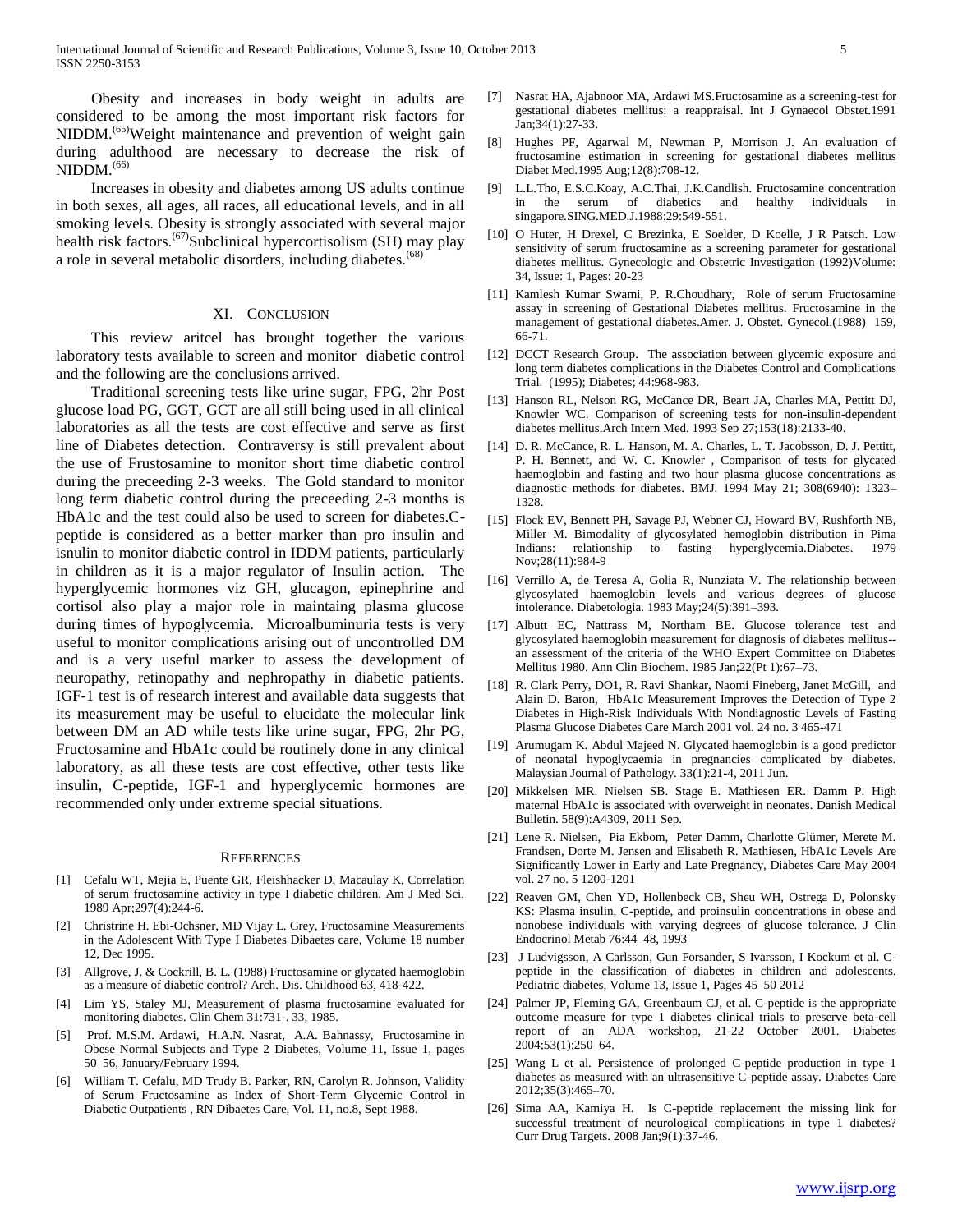- [27] Jerry P. Palmer, G. Alexander Fleming, Carla J. Greenbaum, Kevan C. Herold, Lisa D. Jansa, Hubert Kolb, John M. Lachin,Kenneth S. Polonsky, Paolo Pozzilli, Jay S. Skyler and Michael W. Steffes, C-Peptide Is the Appropriate Outcome Measure for Type 1 Diabetes Clinical Trials to Preserve β-Cell Function Report of an ADA Workshop, 21–22 October 2001. Diabetes January 2004 vol. 53 no. 1 250-264.
- [28] Mirella Hansen de Almeida, Joana Rodrigues Dantas, Bianca Barone, Fabiano Marcel Serfaty, Rosane Kupfer, Marta Albernaz, Maria Rocio Bencke, Lenita Zajdenverg, Melanie Rodacki, Paulo de, Residual C-peptide in patients with Type 1 diabetes and multiethnic backgrounds Oliveira Clinics. 2013;68(1):123-126.
- [29] Welborn, P. Garcia-Webb, and Anne M. Bonser; Basal C-Peptide in the Discrimination of Type I from Type II Diabetes T. A. Diabetes Care 4616- 619, Nov-Dec1981.
- [30] Dubé MC, Morisset AS, Tchernof A, Weisnagel SJ. Cord blood C-peptide levels relate to the metabolic profile of women with and without gestational diabetes. Acta Obstet Gynecol Scand. 2012 Sep 20.
- [31] Shakti Aggarwal, Atul Goel2 and Anju Jain, Role of c- peptide in identification of patients suspected of having Latent autoimmune diabetes in adults (lada) in north indian type 2 Diabetes mellitus population. International Journal of Pharma and Bio Sciences, Vol.1/Issue-3/Jul-Sep.2010
- [32] Ilene R. Sosenko, John L. Kitzmiller, Sherry W. Loo, Petra Blix, B.S., Arthur H. Rubenstein, and Kenneth H. Gabbay. The Infant of the Diabetic Mother — Correlation of Increased Cord C-Peptide Levels with Macrosomia and Hypoglycemia,The New England Journal of Medicine; N Engl J Med 1979; 301:859-862
- [33] Steven P. Clavant, Tanya M. Osicka, Wayne D. Comper ; Albuminuria: Its Importance in Disease Detection; Lab Med. 2007;38(1):35-38.
- [34] Rossing P, Hougaard P, Borch-Johnsen K, et al. Predictors of mortality in IDDM: 10 year observational follow-up study. BMJ. 1996;313:779-784.
- [35] Ficociello LH, Perkins BA, Silva KH, Finkelstein DM, Ignatowska-Switalska H, Gaciong Z, Cupples LA, Aschengrau A, Warram JH, Krolewski AS, Determinants of progression from microalbuminuria to proteinuria in patients who have type 1 diabetes and are treated with angiotensin-converting enzyme inhibitors. Clin J Am Soc Nephrol. 2007;2(3):461.
- [36] Seema Basi, Pierre Fesler, Albert Mimran, and Julia B. Lewis, Microalbuminuria in Type 2 Diabetes and Hypertension A marker, treatment target, or innocent bystander?,Diabetes Care February 2008 vol. 31no. Supplement 2 S194-S201.
- [37] Hermann Haller, Sadayoshi Ito, Joseph L. Izzo, Andrzej Januszewicz, Shigehiro Katayama, Jan Menne, Albert Mimran, Ton J. Rabelink, Eberhard Ritz, Luis M. Ruilope, Lars C. Rump,and Giancarlo Viberti, Olmesartan for the Delay or Preventionof Microalbuminuria in Type 2 Diabetes,T h e new engl and journa l o f medicine n engl j med 364;10 nejm.org march 10, 2011.
- [38] M Sigdel, N Rajbhandari, S Basnet, A Nagila, P Basnet and BK Tamrakar, Microalbuminuria among type-2 diabetes mellitus patients in Pokhara, Nepal. Nepal Med Coll J 2008; 10(4): 242-245.
- [39] Ravi Retnakaran, Anthony J.G. Hanley, Mathew Sermer and Bernard Zinman, The Impact of Insulin Resistance on Proinsulin Secretion in Pregnancy: Hyperproinsulinemia is not a feature of gestational diabetesDiabetes Care November 1, 2005 28:2710-2715.
- [40] Daisy Chin, Sharon E. Oberfield, Miriam E. Silfen, Donald J. McMahon,Alexandra M. Manibo, Domenico Accili and Lenore S. Levine; Proinsulin in Girls: Relationship to Obesity, Hyperinsulinemia, and PubertyJournal of Clinical Endocrinology & Metabolism October 1, 200287:4673-4677.
- [41] Markku Laakso ; How Good a Marker Is Insulin Level for Insulin Resistance? Am. J. Epidemiol. (1993) 137 (9):959-965.
- [42] Reaven GM, Chen Y-DI, Hollenbeck CB, Sheu WHH, Ostrega D, Polonsky KS. Plasma insulin, C-peptide, and proinsulin concentrations in obese and nonobese individuals with varying degrees of glucose tolerance. J Clin Endocrinol Metab. 1993;76:44–48.
- [43] Mohamed-Ali V, Pinkney J. Therapeutic potential of insulin-like growth factor-1 in patients with diabetes mellitus. Treat Endocrinol. 2002;1(6):399-410.
- [44] Zemva J, Schubert M. Central insulin and insulin-like growth factor-1 signaling: implications for diabetes associated dementia. Curr Diabetes Rev. 2011 Sep;7(5):356-66.
- [45] Thrailkill KM.Insulin-like growth factor-I in diabetes mellitus: its physiology, metabolic effects, and potential clinical utility. Diabetes Technol Ther. 2000 Spring;2(1):69-80.
- [46] Mohamed-Ali V, Pinkney J. Therapeutic potential of insulin-like growth factor-1 in patients with diabetes mellitus. Treat Endocrinol. 2002;1(6):399- 410.
- [47] Dobbs R, Sakurai H, Sasaki H, Faloona G, Valverde I, Baetens D, Orci L, Unger R. Glucagon: role in the hyperglycemia of diabetes mellitus. Science. 1975 Feb 14;187(4176):544-7.
- [48] Ivan Quesada, Eva Tudurí, Cristina Ripoll and Ángel Nadal. Physiology of the pancreatic α-cell and glucagon secretion: role in glucose homeostasis and diabetes. J Endocrinol October 1, 2008 199 5-19.
- [49] Guoqiang Jiang and Bei B. Zhang. Glucagon and regulation of glucose metabolism. AJP - Endo April 1, 2003vol. 284 no. 4 E671-E678.
- [50] Philip E Cryer And John E Gerich. Rdevance Of Glucose Counterregulatory Systems To Patients With Diabetes: Critical Roles Of Glucagon And Epinephrine. Diabetes Carejanuary/February 1983 Vol. 6no. 1 95-99.
- [51] Amiel SA, Simonson DC, Sherwin RS, Lauritano AA, Tamborlane WV. Exaggerated epinephrine responses to hypoglycemia in normal and insulindependent diabetic children. J Pediatr. 1987 Jun;110(6):832-7.
- [52] Guy DA, Sandoval D, Richardson MA, Tate D, Flakoll PJ, Davis SN. Differing physiological effects of epinephrine in type 1 diabetes and nondiabetic humans. Am J Physiol Endocrinol Metab. 2005 Jan;288(1):E178-86.
- [53] M A Berk, W E Clutter, D Skor, S D Shah, R P Gingerich, C A Parvin, and P E Cryer; Enhanced glycemic responsiveness to epinephrine in insulindependent diabetes mellitus is the result of the inability to secrete insulin. Augmented insulin secretion normally limits the glycemic, but not the lipolytic or ketogenic, response to epinephrine in humans.J Clin Invest ;75(6); Jun 1985.
- [54] Sherwin RS, Shamoon H, Hendler R, Saccà L, Eigler N, Walesky M.; Epinephrine and the regulation of glucose metabolism: effect of diabetes and hormonal interactions.Metabolism. 1980 Nov;29(11 Suppl 1):1146-54.
- [55] Iacopo Chiodini, MD, Guido Adda, MD, Alfredo Scillitani, MD, Francesca Coletti, MD, Valentina Morelli, MD, Sergio Di Lembo, MD, Paolo Epaminonda, MD, Benedetta Masserini, MD, Paolo Beck-Peccoz, Emanuela Orsi, MD, Bruno Ambrosi and Maura Arosio. Cortisol Secretion in Patients With Type 2 Diabetes Relationship with chronic complications. Diabetes Care January 2007vol. 30 no. 1 83-88.
- [56] Nuri Karadurmus, Mustafa Çakar, M. İlkin Naharci, Gökhan Üçkaya, Mustafa Şahin, Kenan Sağlam, Ahmet Çorakçi, Mustafa Kutlu. The effect of increased cortisol levels on serum Glucagon like peptide-1 in patients with type 2 Diabetes Mellitus. Anatol J Clin Investig 2010:4(2):80-89.
- [57] Mark A. Sperling, MB, MRACP; George Bacon, MD; Frederick M. Kenny, MD; Allan L. Drash, MD. Cortisol Secretion in Acidotic and Nonacidotic Diabetes Mellitus. Am J Dis Child. 1972;124(5):690-692.
- [58] Kerstin M Oltmanns, Baerbel Dodt,Bernd Schultes,Hans H Raspe, Ulrich Schweiger, Jan Born, Horst L Fehm and Achim Peters ; Cortisol correlates with metabolic disturbances in a population study of type 2 diabetic patients; Eur J Endocrinol February 1, 2006 154 325-331.
- [59] R.C. Andrews, O. Herlihy, D.E.W. Livingstone, R. Andrew, B.R. Walker; Abnormal cortisol metabolism and tissue sensitivity to cortisol in patients with glucose intolerance J Clin Endocrinol Metab, 87 (2002), pp. 5587– 5593.
- [60] O.G. Cameron, B. Thomas, D. Tiongco et al. Hypercortisolism in diabetes mellitus. Diabetes Care, 10 (1987), pp. 662–663.
- [61] Tikhonova EP, Levchenko TP, Komarova IV. [Adrenal cortex glucocorticoid function in the early stages of the development of different forms of diabetes mellitus]. Probl Endokrinol (Mosk). 1980 Sep-Oct;26(5):3-6.
- [62] Helen C. Looker, William C. Knowler, and Robert L. Hanson ;Changes in BMI and Weight Before and After the Development of Type 2 Diabetes ; Diabetes Care November 2001 vol. 24 no. 11 1917-1922.
- [63] Colditz GA, Willett WC, Stampfer MJ, Manson JE, Hennekens CH, Arky RA, Speizer FE: Weight as a risk factor for clinical diabetes in women. Am J Epidemiol 132:501–513, 1990
- [64] Chan JM, Rimm EB, Colditz GA, Stampfer MJ, Willett WC: Obesity, fat distribution, and weight gain as risk factors for clinical diabetes in men. Diabetes Care 17:961–969, 1994